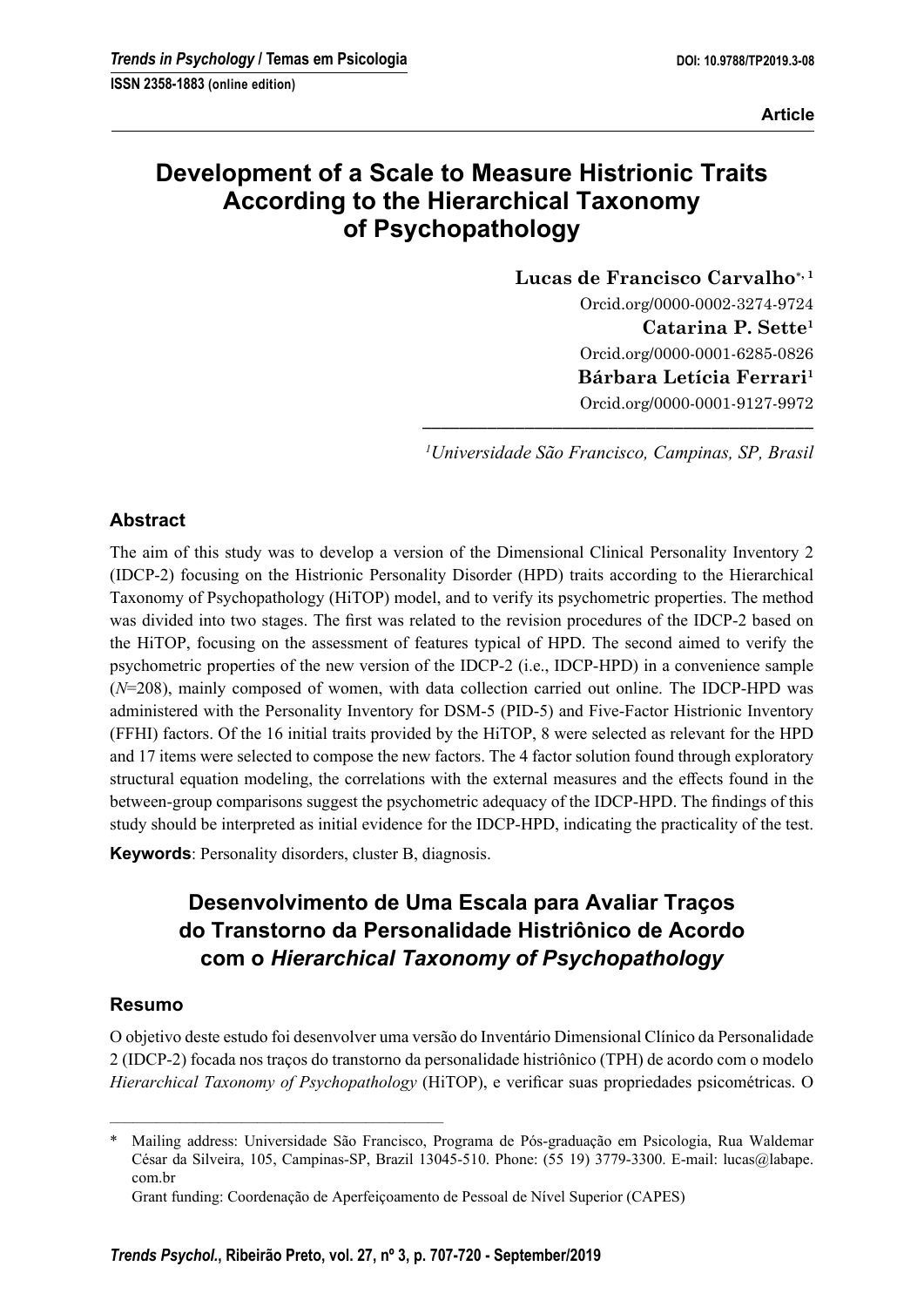método foi dividido em dois estágios. O primeiro para revisão do IDCP-2 de acordo com o HiTOP, focando nos traços típicos do TPH. O segundo objetivou verificar as propriedades da nova versão do IDCP-2 (i.e., IDCP-HPD) em uma amostra por conveniência (*N*=208), coletada via online. O IDCP-HPD foi aplicado junto a fatores do *Personality Inventory for DSM-5* (PID-5) e *Five-Factor Histrionic Inventory* (FFHI). Dos 16 traços iniciais baseados no HiTOP, 8 foram selecionados para o TPH e 17 itens foram selecionados para os novos fatores. A solução com 4 fatores observada via *exploratory structural equation modeling*, as correlações com medidas externas e os efeitos das comparações entre grupos indicam a adequação psicométrica do IDCP-HPD. Os achados devem ser interpretados como evidências iniciais para o IDCP-HPD, indicando a praticidade do teste.

**Palavras-chave**: Transtornos da personalidade, cluster B, diagnóstico.

# **Desarrollo de Una Escala para Medir los Rasgos de los Trastornos Histriónicos de la Personalidad de Acuerdo con la Taxonomía Jerárquica de la Psicopatologia**

#### **Resumen**

El objetivo de este estudio fue desarrollar una versión del Inventario Dimensional Clínico del Personalidad 2 (IDCP-2) que se centra en los rasgos del desorden histriónico de la personalidad (HPD) según el modelo de Taxonomía Jerárquica de la Psicopatología (HiTOP) y verificar sus propiedades psicométricas. El método se dividió en dos. Primero se relacionó con los procedimientos de revisión del IDCP-2 basados en el HiTOP, centrándose en la evaluación de las características típicas de HPD. El segundo verificou las propiedades psicométricas de la nueva versión del IDCP-2 (IDCP-HPD) en una muestra de conveniencia (*N* = 208), con la recopilación de datos en **línea.** El IDCP-HPD se administró con el *Personality Inventory for DSM-5* (PID-5) y *Five-Factor Histrionic Inventory* (FFHI). De los 16 rasgos iniciales del HiTOP, 8 fueron seleccionados para el HPD y 17 **ítens** fueron seleccionados para componer los nuevos factores. La solución de 4 factores encontrada en modelo exploratorio de ecuaciones estructurales, las correlaciones y los efectos en las comparaciones entre grupos sugieren la adecuación psicométrica del IDCP-HPD. Los hallazgos de este estudio deben interpretarse como evidencia inicial para el IDCP-HPD, que indica la practicidad de la prueba.

**Palabras clave**: Desorden de personalidade, cluster B, diagnóstico.

Evidence suggests that the symptoms that compose psychopathologies, specifically personality disorders (PDs), are best represented on a continuum rather than as restrictive categories, as not everyone presents the same levels in the various pathological traits (Forbes et al., 2017; Hopwood et al., 2018; Krueger & Markon, 2014; Samuel & Widiger, 2008; Wright et al., 2013). From this perspective, a dimensional model for the classification of psychopathologies was proposed, the Hierarchical Taxonomy of Psychopathology (HiTOP; Kotov et al., 2017), organizing disorders into levels, called Superspectra, Spectra, Subfactors, Syndromes/Disorders, Components, and Symptoms. Personality

disorders are contemplated in the Syndromes/ Disorders level, encompassing disorders from section 2 of the DSM-5 (American Psychiatry Association [APA], 2013), excluding obsessivecompulsive PD and dependent PD. In this study, the focus was on the histrionic PD (HPD).

The HiTOP authors highlight that no assessment tool has been developed so far that includes all the symptoms and traits of the model, however, tests assessing some of these have been presented (Kotov et al., 2017). Although the majority of these tests are not available in developing countries, such as Brazil, locally developed measures can be used, as is the case of the Dimensional Clinical Personality Inventory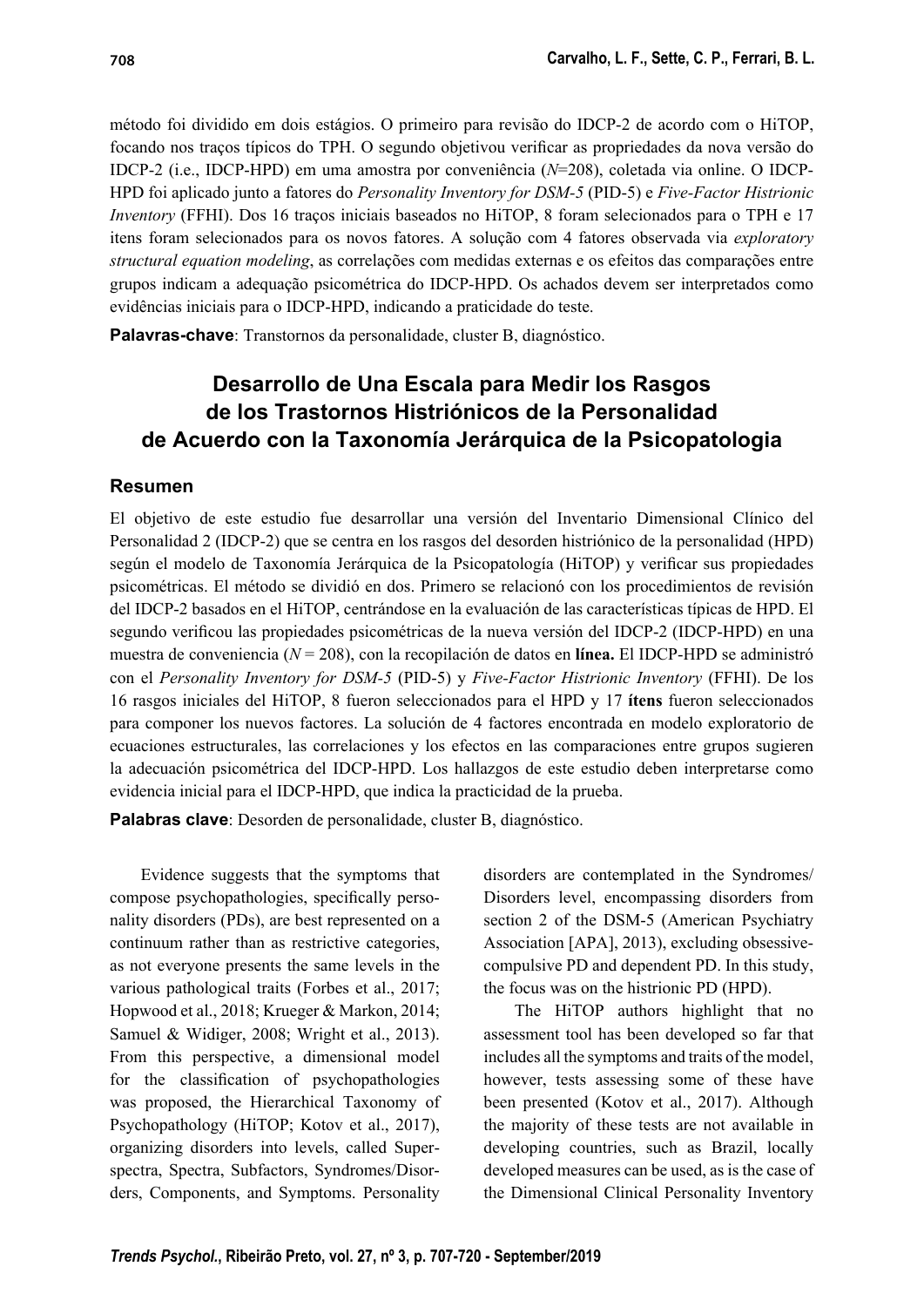2 (IDCP-2; Carvalho & Primi, in press). The aim of this study was to develop a new version of the IDCP-2, focused on the HPD according to the HiTOP.

#### **Theoretical Background**

The HPD is conceptualized by the DSM-5 (APA, 2013) as a prevailing pattern of attention seeking and exaggerated emotionality. The core traits are the need to be the center of attention, excessively dramatic behaviors, rapid and superficial shifts of emotions, as well as tending to be suggestible, with the emotional expression being shallow and lacking in details. Other relevant traits are seductive behavior, excessive sociability (Millon, 2016), and lack of attention to details (Novais, Araujo, & Godinho, 2015). Some traits are shared with other PDs, mainly with the narcissistic PD (NPD), such as the need for attention and recognition, emotional lability, and seductive behavior (Furnham, 2014; Gore, Tomiatti, & Widiger, 2011; Samuel, Lynam, Widiger, & Ball, 2012; Zimmerman, 2012). Those diagnosed with HPD also tend to present very high levels of extroversion, excitement seeking, and gregariousness, as well as high levels of impulsivity and openness to experience (Furnham, 2014). The expectation for HPD occurrence in community samples is about 1.8% (APA, 2013). In an epidemiologic study in Brazil, in the São Paulo Metropolitan Area, a frequency of 2.7% of cases of Cluster B PDs was observed (Santana et al., 2018).

Recently, a nosological model including PDs, the Hierarchical Taxonomy of Psychopathology (HiTOP; Kotov et al., 2017), was proposed. The HiTOP is composed of six strata, with a general factor of psychopathology at the highest level, followed by broad domains (i.e., somatoform, internalizing, externalizing (disinhibited and antagonistic), thought disorder, and detachment). These broad domains, or spectra, are divided into subfactors (e.g., fear and antisocial behavior). The subfactors are composed of disorders (e.g., borderline PD and antisocial PD), which leads to two more specific strata, components (or traits) and symptoms.

Is this model, the HPD traits are located in two spectra, Antagonistic externalizing and Detachment (inverse pole). For instance, traits from the Antagonistic externalizing spectrum typical of HPD are attention seeking, grandiosity, and flirtatiousness; and from the Detachment spectrum (inverse pole), intimacy avoidance, withdrawal, and interpersonal passivity.

The traits in the HiTOP can be assessed by specific tests, identified in the literature by the authors (Kotov et al., 2017). Some of these tools are adapted for Brazil, such as the Personality Inventory for DSM-5 (PID-5; Krueger, Derringer, Markon, Watson, & Skodol, 2012), however, the majority have not been adapted (e.g., Computerized Adaptive Test of Personality Disorder – CAT-PD; Personality Assessment Inventory – PAI; Minnesota Multiphasic Personality Inventory-2 – MMPI-2). In the Brazilian context, the Dimensional Clinical Personality Inventory 2 (IDCP-2; Carvalho & Primi, in press) is the only self-report inventory developed in the country for the assessment of PD traits, in consonance with section 3 of the DSM-5 (e.g., Carvalho, 2018; Carvalho & Sette, 2017), and with the spectra level of the HiTOP (Pianowski, Carvalho, & Miguel, 2019), in addition to other models (i.e., the dimensions listed by Clark, 1990; dimensions of the Shedler-Westen Assessment Procedure – SWAP; Shedler & Westen, 2004; and the pathological characteristics reported in Theodore Millon's theory; Millon, 2011).

Although none of the dimensions of the IDCP-2 sufficiently represent all the HPD traits, there is evidence that the Attention seeking dimension is closely related to the typical traits of HPD (Abela, Carvalho, Cho, & Yazigi, 2015; Carvalho & Primi, 2015, 2016). Among these traits, the seduction and manipulation behaviors, exaggeration of the expression of feelings, need to be the center of attention, and the belief in being able to establish intimate relationships easily and quickly can be emphasized.

This study is part of a wider research project, the main aim of which is to update the IDCP-2 according to the HiTOP. The aim of this study was to develop a version of the IDCP-2 focused on the HPD traits and based on the HiTOP (i.e.,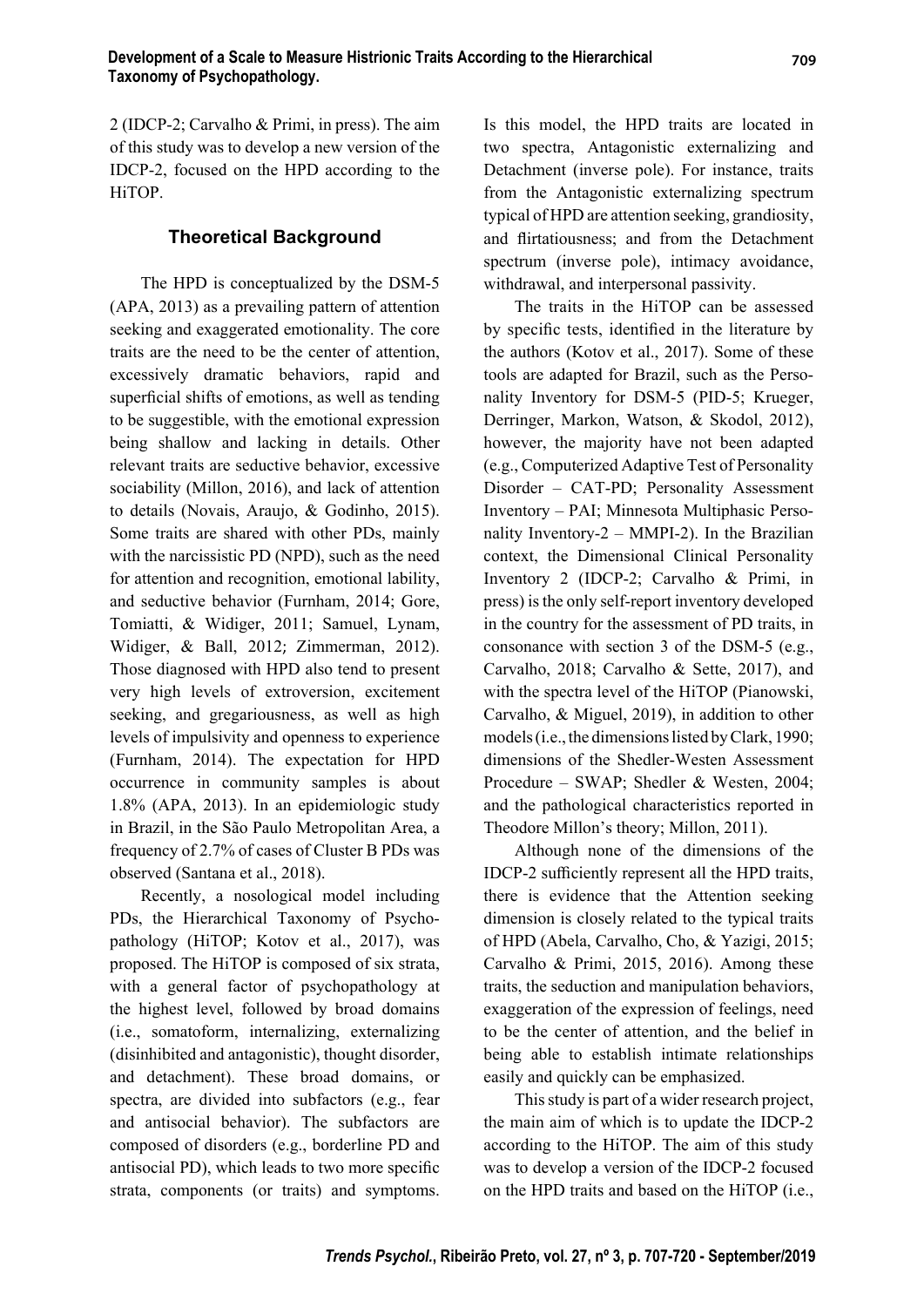IDCP Histrionic Personality Disorder Scale; IDCP-HPD), as well as to verify its psychometric properties.

#### **Method**

Considering the aim of this study, the method was divided into two stages. The first (Stage I) referred to the procedures for the revision of the IDCP-2 based on the HiTOP, focusing on the evaluation of typical HPD traits; the second (Stage II) aimed to verify the psychometric properties of the new version of the IDCP-2 for HPD traits, the IDCP-HPD, in a community sample.

### *Stage 1 – Procedures for Revision of the IDCP-2 based on the HiTOP*

Firstly, the spectra of the HiTOP that encompass the HPD were verified, with the selection and definition of the traits relevant to this disorder. It should be highlighted that a deliberate attempt was made to maintain as many traits as possible, aiming for the representativeness of typical HPD traits. Based on this, a search for definitions was conducted in the literature, mainly according to the measurement tests mentioned in Table 1 of Kotov et al. (2017), such as the Personality Inventory for DSM-5 (PID-5; Krueger et al., 2012); Personality Assessment Inventory (PAI; Morey, 2015); Five Factor model of Personality Disorder (FFMPD; Trull, 2012); Computerized Adaptive Test of Personality Disorder static form (CAT-PD-SF; Simms et al., 2011); and Minnesota Multiphasic Personality Inventory (MMPI-2; Butcher et al., 1989). Next, the IDCP-2 factors representing the target traits were selected, starting from the selected HiTOP traits related to HPD and making use of the previously established definitions, the IDCP-2 factors that appropriately cover these traits were indicated. In this procedure, gaps in the IDCP-2 assessment of the HiTOP HDP traits were identified. Traits not covered by the IDCP-2 were operationalized by the authors (i.e., one PhD. expert in personality disorders, one psychology doctoral candidate, and one psychologist with a Master's degree). In other words, items were developed to represent all the unrepresented or not well-represented traits from the HiTOP. The development of the selfreport items was conducted independently by the authors. The authors, by consensus, selected the most adequate items from the conceptual point of view, based on content and semantic issues. Specifically, the clarity, consistency and redundancy of the items were verified, the latter, regarding non-repetition of the characteristics already evaluated by the IDCP-2. After these procedures, the first version of the IDCP-HPD was defined according to empirical psychometric verification

# *Step 2 – Verification of the Psychometric Properties of the IDCP-HPD*

# *Participants*

Participants included 208 subjects, aged between 18 and 66 years (*M*=32.22; *SD*=9.79), 170 females (82.2%), with the majority being Caucasian (75.5%). Most of the participants were single (54.8%), had incomplete higher education (28.4%) and complete postgraduate education (27.9%). Regarding their history of psychiatric/psychological treatment, 27.8% of the subjects reported undergoing or having already undergone psychiatric treatment, 53.8% reported undergoing or having undergone psychotherapeutic counselling, and 18.7% had made use of psychotropic medication. Specifically in relation to mental disorders and symptoms, some participants reported past suicidal ideation (40.8%), suicide attempts (13.9%) and some of the participants (22.1%) reported having received a psychiatric diagnosis.

The expectation for HPD occurrence in community samples is about 1.8% (APA, 2013). In an epidemiological study in Brazil, in the São Paulo Metropolitan Area, a frequency of 2.7% of cases of PDs from Cluster B was observed (Santana et al., 2018). Therefore, for the present study, people with elevations in the typical traits of HPD were expected, although there should only be a small number of people with a HPD diagnosis.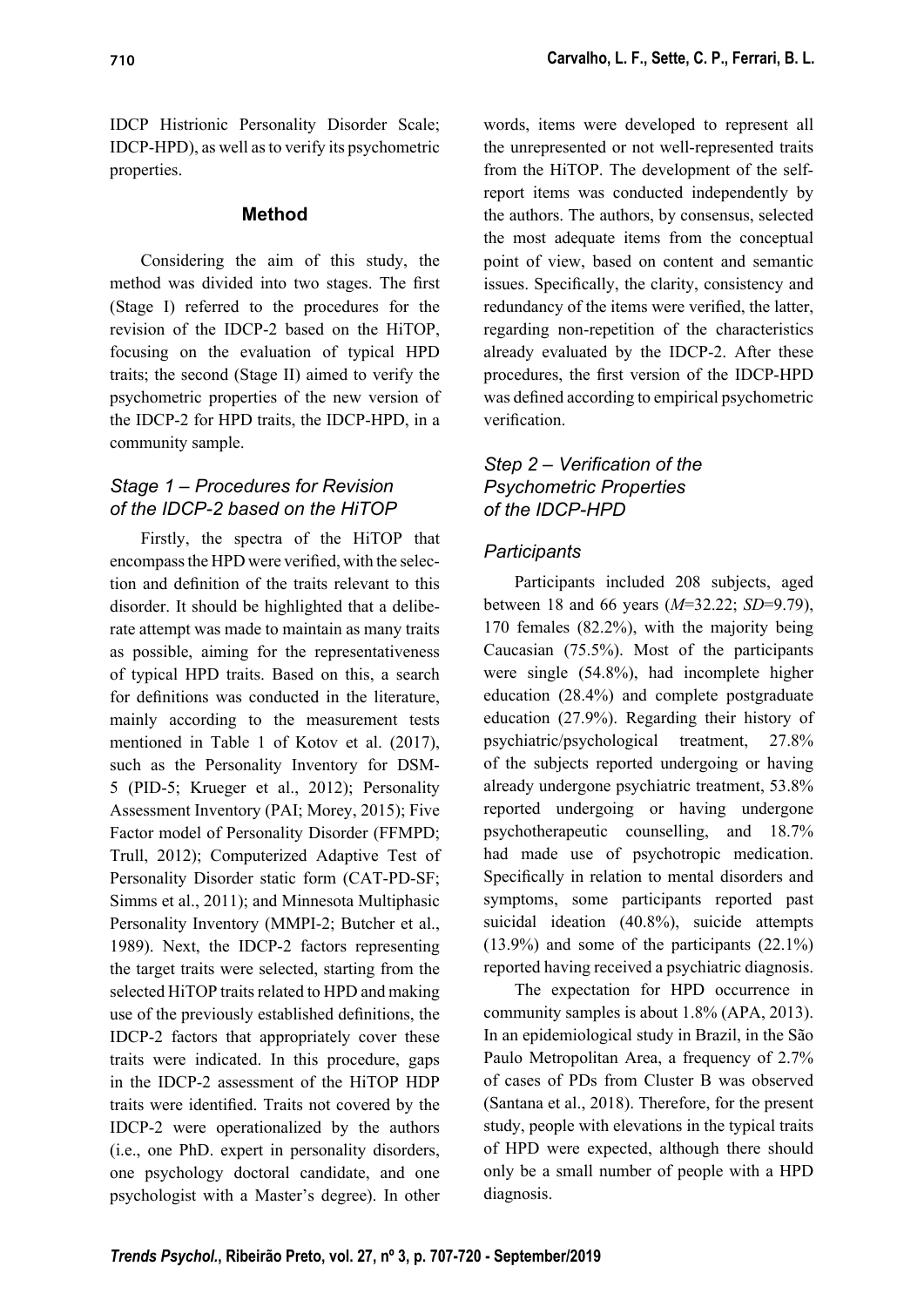#### *Instruments*

*Dimensional Clinical Personality Inventory 2* (IDCP-2; Carvalho & Primi, in press). The IDCP-2 is a reviewed version of the IDCP (Carvalho & Primi, 2015), covering the pathological characteristics reported in the theoretical proposal of Theodore Millon (2011), the diagnostic categories of the DSM-IV- TR Axis II (APA, 2003), and section 2 of the DSM-5 (2013), as well as the traits reported in section 3 of the DSM-5 and the Personality Inventory for DSM 5 (PID-5; Krueger et al., 2012), the dimensions assessed by the Shedler-Westen Assessment Procedure (SWAP; Shedler & Westen, 2004) and the dimensions listed by Anna Clark (1990), which provide the basis for the Schedule for Nonadaptive and Adaptive Personality (SNAP). The IDCP-2 is a self-report instrument for assessing pathological personality traits, composed of 206 items distributed in 12 dimensions, with a 4-point Likert-type response scale  $(1 - \text{``has nothing to do with})$ me" and  $4 =$  "has a lot to do with me"). For this study, according to the traits assessed by each IDCP-2 factor, specific factors were selected: Deceitfulness (Inconsequence dimension; Carvalho, 2018), Need for recognition and Superiority (Grandiosity dimension; Carvalho, Sette, & Ferrari, 2016); Seduction and manipulation, Emotional intensity and Attention seeking (Attention Seeking dimension, Carvalho, Sette, Capitão, & Primi, 2014). Previous studies presented validity evidence and reliability adequacy for these factors (Carvalho, 2018; Carvalho et al., 2014; Carvalho et al., 2016). The 45 items selected in Stage 1 of this study were also administered. These items represent the Interpersonal activity, Intimacy seeking, and Flirtation traits.

*Five Factor Histrionic Inventory* (FFHI; Tomiatti, Gore, Lynam, Miller, & Widiger, 2012). The FFHI was design to assess the HPD. It is comprised of 260 items on a 4-point Likerttype response scale, where 1 stands for "has nothing to do with me" and 4 for "has everything to do with me". For this study, only one factor was selected, Flirtatiousness ( $\alpha$ = 0.72). A total of 10 items were used. Studies have shown

satisfactory psychometric properties for the FFHI (Tomiatti et al., 2012). With approval from the author of the original test, the translation and cultural adaptation of the test items were performed for use in the present study.

*Personality Inventory for DSM-5* (PID-5; Krueger et al., 2012). This is a self-report inventory to assess pathological personality traits and was developed to measure criterion B of this hybrid model in section 3 of the DSM-5 (APA, 2013). It includes 220 items on a 4-point Likert-type scale, where 1 stands for "has nothing to do with me" and 4 for "has a lot to do with me". The PID-5 is represented by 25 facets, grouped into 5 dimensions (i.e., Negative Affect, Detachment, Antagonism, Disinhibition, and Psychoticism). For this study, some facets were selected: Intimacy avoidance ( $\alpha$ = 0.80), Grandiosity ( $\alpha$ = 0.77), Deceitfulness ( $\alpha$ = 0.82) and Manipulativeness ( $\alpha$ = 0.86). A total of 27 items were used. Studies have shown satisfactory psychometric properties for the PID-5 (Al-Dajani, Gralnick, & Bagby, 2016; Krueger et al., 2012). The Brazilian version, translated and adapted for Brazil by Primi et al. (2013), was used.

#### *Procedures*

This study was conducted with the approval of the Brazilian Research Ethics Committee (CAAE: 21992113.1.0000.5514) and the participants signed a consent form. Online data collection was carried out using the Google Forms platform, inviting volunteers through e-mails and social networking sites (e.g., WhatsApp, Facebook). The protocol comprised a form to attest the voluntary participation, followed by a demographic data questionnaire and the instruments. The volunteers took approximately 25 minutes to respond to the survey, composed of 82 self-report items.

According to the aims of this study, in stage 1 the relevant traits for the HPD were selected from the HiTOP, which are presented in Table 1. From this selection, new items were developed, and new factors established, producing the version to be administered in stage 2 of the IDCP-HPD. In stage 2, the psychometric pro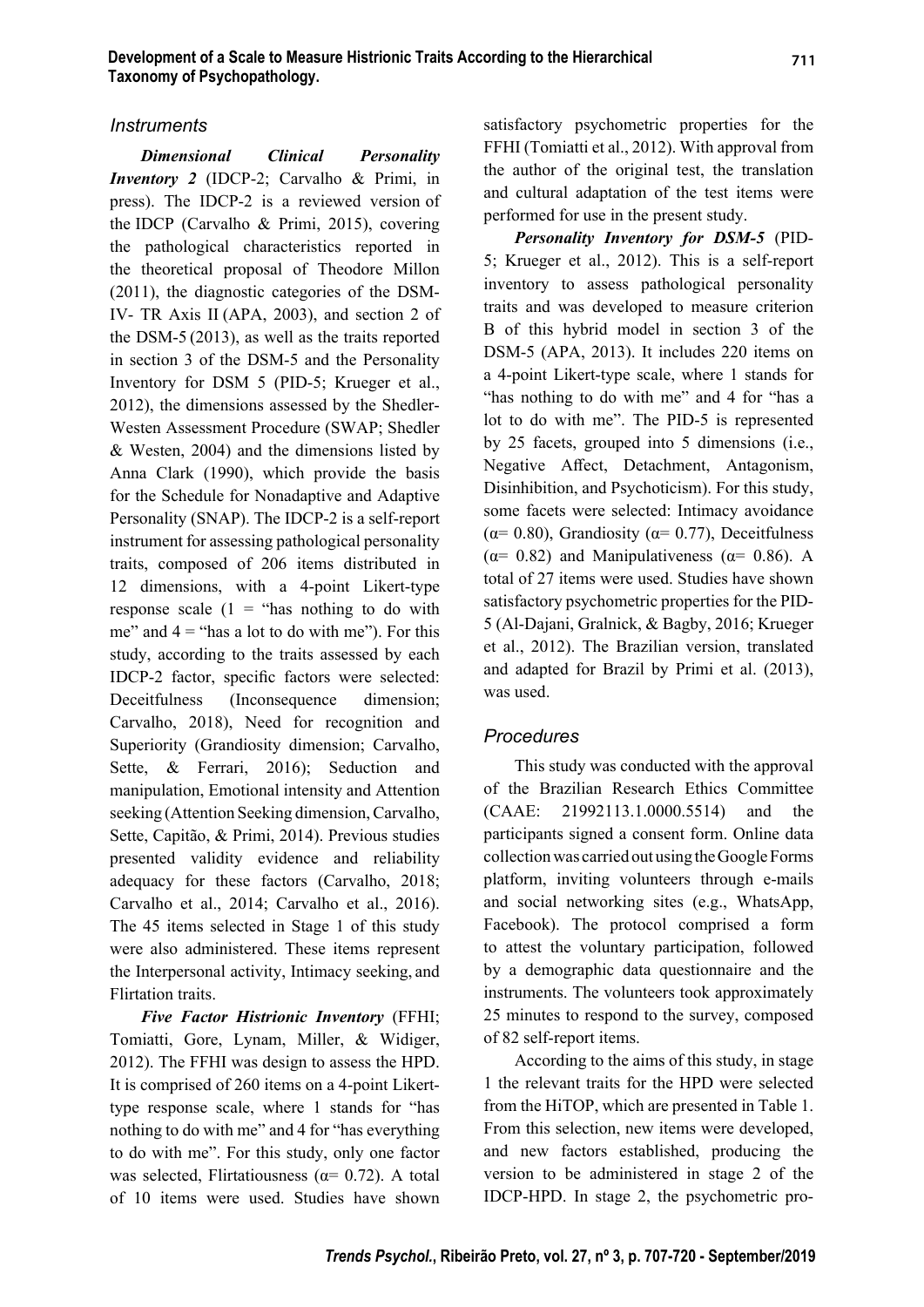perties were verified through exploratory structural equation modeling (E-SEM), using parallel analysis as the indicator of the number of factors. In the measurement model, only the items composing each factor were specified, with the other parts being freely estimated. See Table 1 for the number of items developed for each factor. Internal consistency and intracorrelations were calculated as indicators of reliability. Correlations were performed between the IDCP-HPD factors and the respective external measures according to Table 1. The bootstrap twosample t-test was also performed, creating two groups from the total sample: the healthy group (*n*=72), composed of people that reported never having undergone psychotherapy or psychiatric treatment, never having had suicidal thoughts and never having made a suicide attempt, and the pathological group (*n*=38), composed of people that reported having a psychiatric diagnosis and participating in psychiatric treatment. The

psych package (Revelle, 2018) of the R software version 3.4.0 was used for the parallel analysis calculation, MPlus software version 7 for the E-SEM, and SPSS software version 21 for the reliability, correlations and t-test with bootstrap. The *p*-values < 05 were considered significant.

#### **Results**

## *Stage 1 – IDCP-2 Revision Procedures according to Pathological Traits from the Spectra of the HiTOP Model*

In Table 1 the spectra from the HiTOP related to the HPD are presented, as well as the respective traits, and the traits typical of HPD. Trait selection was performed independently by the researchers of the study. Consensus was reached when disagreements emerged. The table also contains the IDCP-2 factors, the measures developed and the correspondent external measures representing the HPD traits from the HiTOP.

**Table 1 Selected Traits, IDCP-2 Factors, Developed Measures, and External Measures Based on HPD Spectra from HiTOP**

| Spectra                    | Traits                                                                                                                                                                         | Selected traits                                                                                 | IDCP-2 factors and<br>developed measures                                                                                                                                                                       | Respective external<br>measures                                                                                                        |
|----------------------------|--------------------------------------------------------------------------------------------------------------------------------------------------------------------------------|-------------------------------------------------------------------------------------------------|----------------------------------------------------------------------------------------------------------------------------------------------------------------------------------------------------------------|----------------------------------------------------------------------------------------------------------------------------------------|
| Antagonistic Externalizing | <b>Attention Seeking</b><br>Callousness<br>Deceitfulness<br>Grandiosity<br>Manipulativeness<br>Rudeness<br>Egocentricity<br>Dominance<br>Flirtatiousness<br>(low) Timorousness | <b>Attention Seeking</b><br>Deceitfulness<br>Grandiosity<br>Manipulativeness<br>Flirtatiousness | Attention seeking<br>Deceitfulness<br>Need for recognition Superiority<br>Seduction and manipulation<br><b>Flirtation</b><br>$(13 \text{ items } \rightarrow 7 \text{ items})$                                 | Attention seeking<br>$(PID-5)$<br>Deceitfulness (PID-5)<br>Grandiosity (PID-5)<br>Manipulativeness<br>$(PID-5)$<br>Flirtatious (FFHI)  |
| Detachment (inverse)       | Anhedonia<br>Depressivity<br>Intimacy Avoidance<br>Suspiciousness<br>Withdrawal<br><b>Interpersonal Passivity</b><br><b>Disaffiliativeness</b><br>(low) Attention Seeking      | Anhedonia<br>Intimacy avoidance<br>Withdrawal<br>Interpersonal activity                         | Emotional intensity<br><b>Intimacy seeking</b><br>$(11 \text{ items } \rightarrow 5 \text{ items})$<br><b>Interpersonal activity</b><br>$(11 \text{ items } \rightarrow 5 \text{ items})$<br>Attention seeking | Attention seeking<br>$(PID-5)$<br>Intimacy avoidance<br>$(PID-5)$<br>Intimacy avoidance<br>$(PID-5)$<br>Attention seeking<br>$(PID-5)$ |

*Note*. New factors are bolded; in brackets are the number of items developed to the new factor and the final number of items.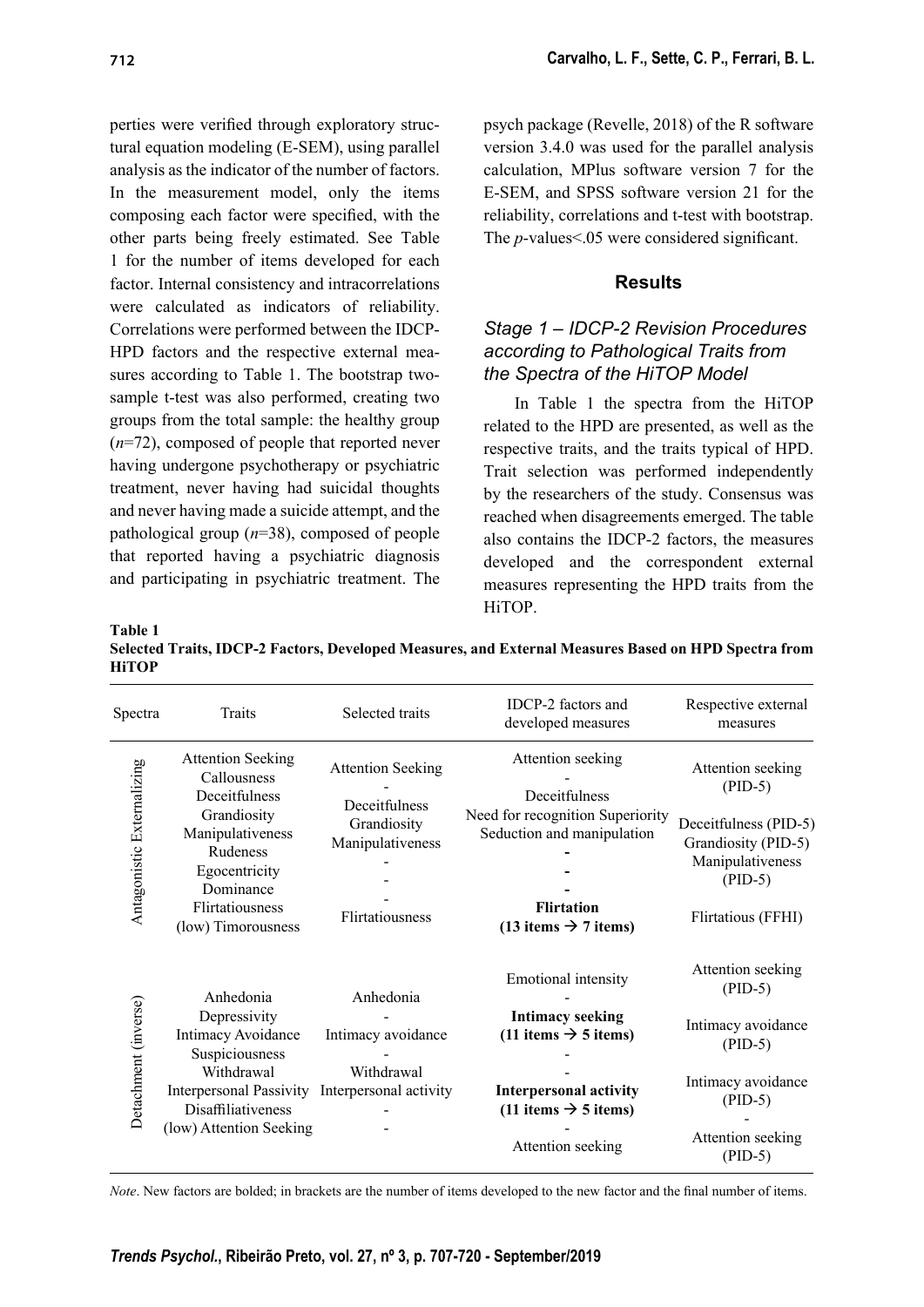From the 16 traits (Attention seeking appears in the two spectra), 8 were selected as relevant to HPD. A total of 35 new items were developed in order to represent the three traits considered relevant. From them, 17 were selected to compose the final version of the three new factors. Selection was based on clarity, redundancy and content, as well as verifying whether the exclusion of any item would decrease the internal consistency of the new factors, which was not observed.

## *Stage 2 – Verification of the Psychometric Properties of the IDCP-HPD*

The psychometric properties (i.e., validity based on internal structure and external criteria, as well as internal consistency reliability) of the item set were investigated, starting from the parallel analysis for polychoric variables, determining the maximum number of factors for the test. Up to four factors were obtained, with significant eigenvalues not randomly established. Next, exploratory structural equation modeling (E-SEM; Marsh, Morin, Parker, & Kaur, 2014) was performed, forcing two

**Factor Loadings of IDCP-2 Measures and Developed Measures**

to four factor solutions using the Geomin oblique rotation (typically chosen considering intercorrelation between personality traits) and the Maximum Likelihood Robust (MLR) extraction method, considered a robust method suitable for polychoric variables (Li, 2016). The suitability of the Matrix correlations for the analysis was indicated through the fit indices from the E-SEM.

 **713**

The indices for the models were evaluated, with the four factor structure identified as the best fit model. For the models with fewer factors, only poor fit indices were observed. However, the interpretability of the three models (i.e., 2, 3, and 4 factors) was verified. The model with four factors showed the best interpretability. Based on this, the solution composed of four factors was chosen. The fit indices obtained were  $X^2$ / *df* = 1.12 (good); RMSEA = 0.02 (good); CFI = 0.99 (good); TLI =  $0.99$  (good); and SMR =  $0.01$ (good), based on the index criterion of Hooper, Coughlan, and Mullen (2008). Table 2 shows the factor loadings, mean of the correlations between the measures composing the factor; and internal consistency (Cronbach's  $\alpha$ ) for the measures and factors. The measures considered to compose each factor are shown in bold.

| Measures                            | $\alpha$ (items) | IM  | Super. | Grand. | AS     |
|-------------------------------------|------------------|-----|--------|--------|--------|
| Superiority                         | .91(5)           | .48 | .75    | .61    | $-.15$ |
| Deceitfulness                       | .81(6)           | .91 | .17    | .47    | .06    |
| <b>Attention Seeking</b>            | .75(4)           | .12 | $-.34$ | .23    | .58    |
| Need for Recognition                | .90(4)           | .46 | .34    | .94    | .07    |
| Seduction and Manipulation          | .81(3)           | .75 | .38    | .33    | .20    |
| <b>Emotional Intensity</b>          | .86(3)           | .34 | $-.03$ | $.54*$ | .51    |
| Interpersonal activity <sup>a</sup> | .83(5)           | .12 | .37    | .29    | .40    |
| Intimacy Seeking <sup>a</sup>       | .81(5)           | .12 | $-.13$ | .00    | .76    |
| Flirtation <sup>a</sup>             | .83(7)           | .57 | .05    | .18    | .44    |
| $r_{\text{average}}$                |                  | .53 |        | .64    | .32    |
| $\alpha$                            | .77              | .71 |        | .77    | .64    |

*Note*. \* This measure was excluded from the Grandiosity factor because it decreased the reliability and the mean of correlation between the variables. In bold higher factor loadings, indicating measures composing each factor. (items) = number of items composing each measure. IM = Interpersonal Manipulation; Super. = Superiority; Grand. = Grandiosity; AS = Attention Seeking.

a developed measures;

**Table 2**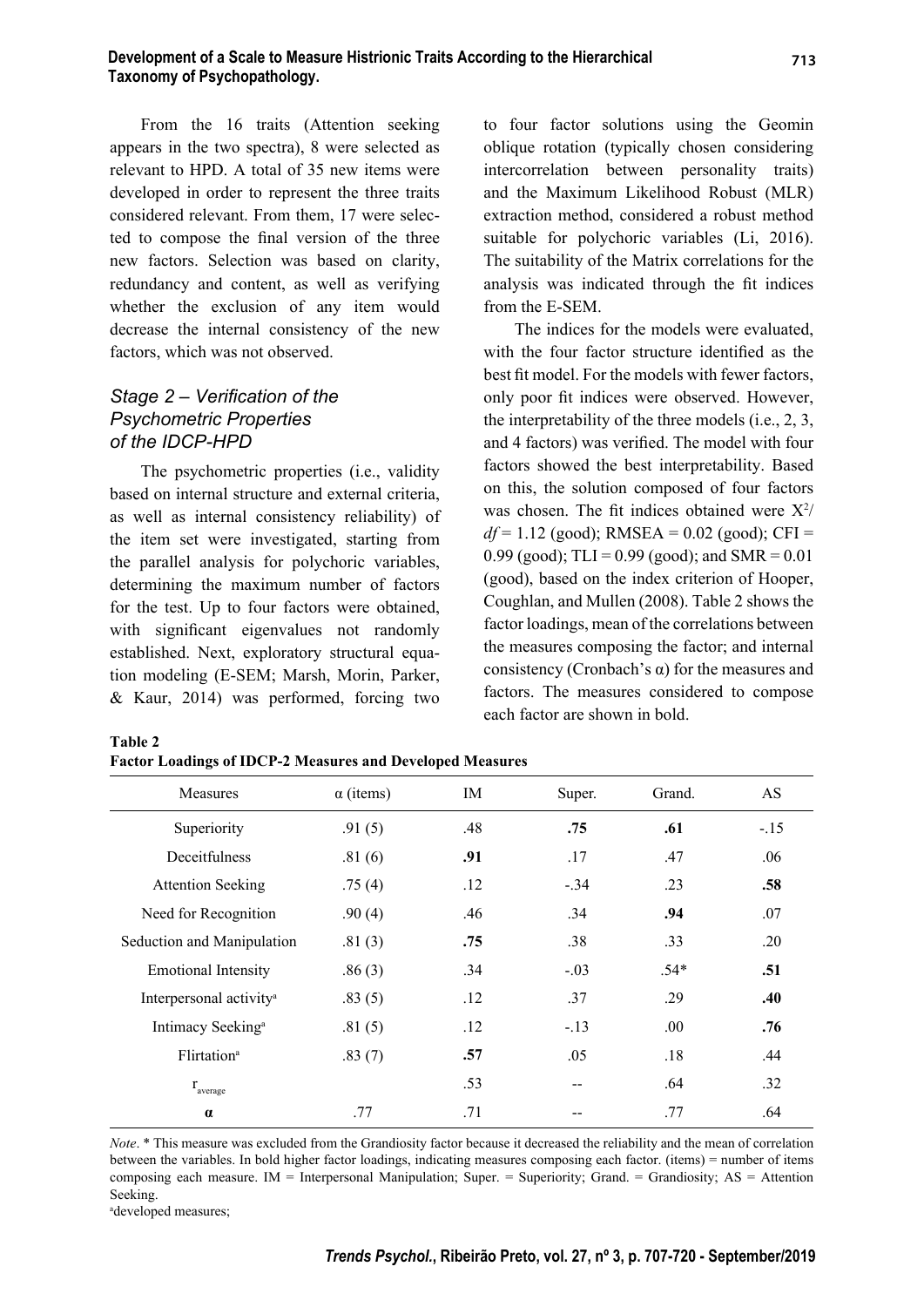Almost all the measures showed internal consistency higher than .80, with the exception of Attention Seeking. Reliability for the total score covering the nine measures administered was .77. The mean correlations of measures composing each factor suggest higher consistency for the Interpersonal Manipulation and Grandiosity factors, with lower indices observed for the

Attention Seeking factor. The Superiority factor was named according to the only measure that loaded more expressively, with the other factors being composed of two to four measures. Table 3 presents the correlations between the IDCP-2 measures and three<sup>1</sup> of the four factors found with the PID-5, FFHI and FFAVA measures administered.

**Table 3**

| Correlations between IDCP-2 Measures, New Measures, and factors with PID-5, FFHI, and FFAVA |  |  |
|---------------------------------------------------------------------------------------------|--|--|
|                                                                                             |  |  |

|                                           | <b>External measures</b> |          |           |          |          |          |  |
|-------------------------------------------|--------------------------|----------|-----------|----------|----------|----------|--|
| <b>Measures</b>                           | AS                       | Grand.   | Mani.     | Dec.     | IA       | Flir.    |  |
| <b>Attention Seeking</b>                  | $.82**$                  | .11      | .04       | .09      | .03      | $.30**$  |  |
| Need for Recognition                      | $.26***$                 | $.35**$  | $.51**$   | $.48***$ | $.16*$   | $.26***$ |  |
| Seduction and Manipulation                | .07                      | $.40**$  | $.72**$   | $.51***$ | $.16*$   | $.35***$ |  |
| Deceitfulness                             | $.17*$                   | $.32**$  | $.74***$  | $.68***$ | $.19***$ | $.42**$  |  |
| Superiority                               | $-.01$                   | $.34**$  | $.61**$   | $.46**$  | .10      | .09      |  |
| <b>Emotional Intensity</b>                | $.44***$                 | $.22***$ | $.34***$  | $.35***$ | $.26***$ | $.38***$ |  |
| Interpersonal activity                    | .11                      | $.25***$ | $.2te1**$ | $.17*$   | .01      | $.10\,$  |  |
| <b>Intimacy Seeking</b>                   | $.31***$                 | $.17*$   | $-.01$    | .02      | $-.01$   | $.31***$ |  |
| Flirtation                                | $.23**$                  | $.21**$  | $.38**$   | $.33***$ | .11      | $.62**$  |  |
| Interpersonal Manipulation (higher order) | $.19***$                 | $.37***$ | $.73**$   | $.61***$ | $.18***$ | $.56***$ |  |
| Grandiosity (higher order)                | $.14*$                   | $.38**$  | $.61**$   | $.52**$  | $.14*$   | $.19**$  |  |
| Attention Seeking (higher order)          | $.60**$                  | $.27***$ | $.22***$  | $.24***$ | .12      | $.40**$  |  |
| <b>IDCP-HPD</b> total score               | $.44**$                  | $.45**$  | $.66**$   | $.58**$  | $.19**$  | $.51**$  |  |

*Note*. AS = Attention Seeking; Grand. = Grandiosity; Mani. = Manipulativeness; Dec. = Deceitfulness; IA = Intimacy Avoidance; Flir. = Flirtatious. In bold the correlations between IDCP-2 factors and the respective external measure according to Table 1. \*\* Correlation is significant at the 0.01 level; \* Correlation is significant at the 0.05 level.

The expected correlations were observed, although in some cases larger effect sizes were found with other measures. Factors from the IDCP-2 (Attention seeking, Seduction and manipulation, and Emotional intensity) showed higher correlations with the expected external measures; Deceitfulness (IDCP-2) presented the highest correlation with the factor from the PID-5 of the same name; Need for recognition and Superiority showed significant correlations with the expected measures, however, the highest correlation was not with them. Regarding

the three new factors, Flirtation and Intimacy seeking (inverted correlation) showed the highest correlations with the expected measures, however, the negative correlation expected for Interpersonal activity was not observed. As expected, the Interpersonal Manipulation higher order factor presented the highest correlations with the Manipulativeness, Deceitfulness, and

<sup>1</sup> We did not include the Grandiosity factor as it resembles the Grandiosity measure from the IDCP-2.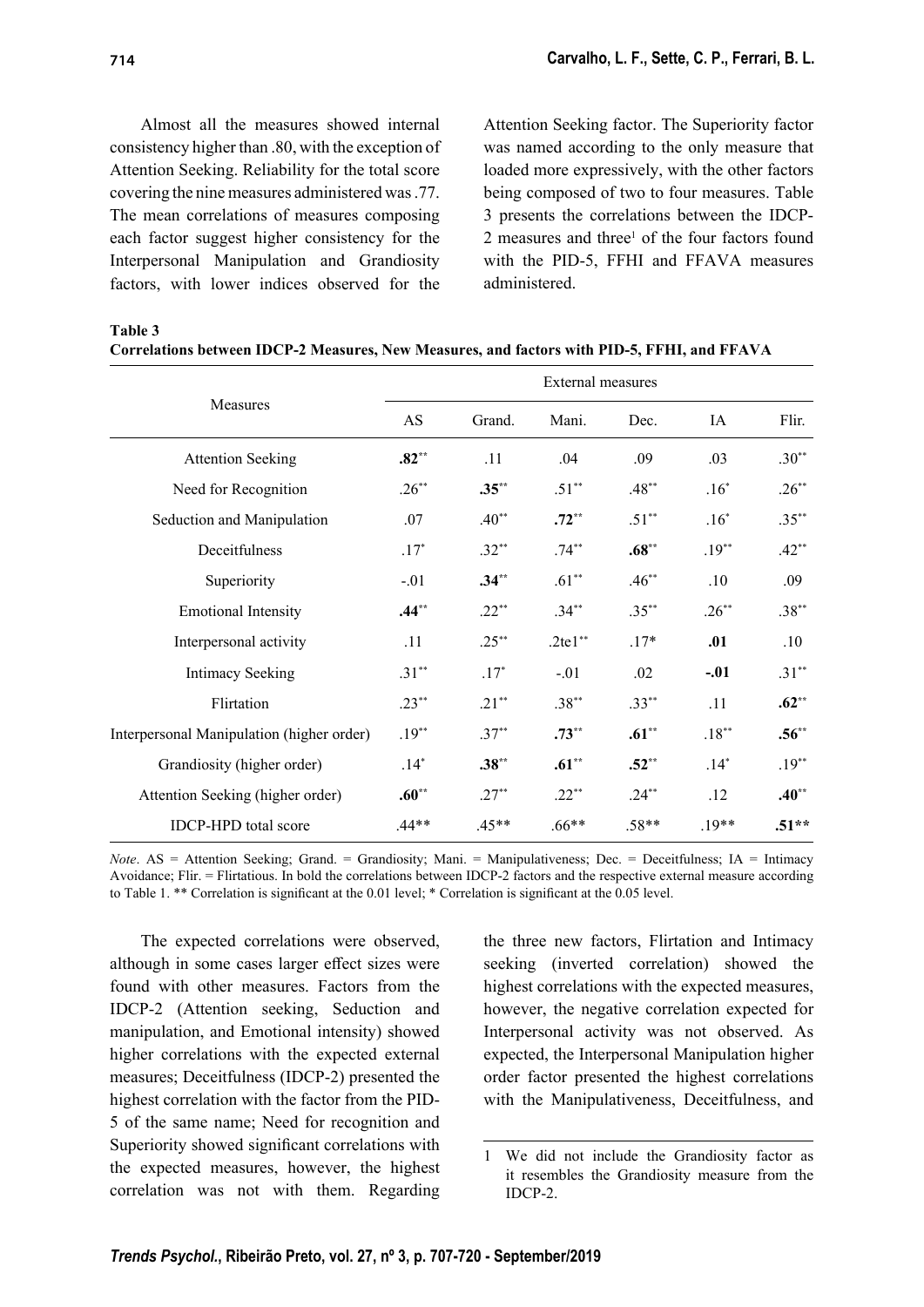#### **Development of a Scale to Measure Histrionic Traits According to the Hierarchical Taxonomy of Psychopathology.**

Flirtatious factors; the Grandiosity higher order factor with Manipulativeness, Deceitfulness, and Grandiosity; and the Attention Seeking higher order factor with the Attention Seeking and Flirtatious factors. Furthermore, the total score correlated with all the external measures, showing correlations from .44 to .66 in almost all cases, except for Intimacy Avoidance, in which the correlation was lower. Table 4 presents the results of the comparison between the healthy and pathological groups.

**Table 4**

**Comparison between Health (***n* **= 72) and Pathological (***n* **= 38) Groups in Factors from IDCP-HPD**

|                         |                              | Mean<br>Groups |       | <b>BCa 95% CI</b> |       |                  |           |                 |
|-------------------------|------------------------------|----------------|-------|-------------------|-------|------------------|-----------|-----------------|
| Factors                 |                              |                | SD    | Lower             | Upper | $\boldsymbol{t}$ | df        | p(d)            |
| Seduction and           | $+$                          | 2.04           | 0.525 | 1.93              | 2.16  | $-0.518$         | 55.507    | .59(0.11)       |
| manipulation            | $\overline{\phantom{0}}$     | 2.11           | 0.772 | 1.87              | 2.36  |                  |           |                 |
|                         | $^{+}$                       | 2.16           | 0.669 | $\overline{2}$    | 2.31  | $-3.893$         | 53.391    | 0.001<br>(0.89) |
| Emotional intensity     |                              | 2.89           | 1.046 | 2.54              | 3.2   |                  |           |                 |
|                         | $^{+}$                       | 1.88           | 0.42  | 1.79              | 1.98  |                  |           | .001(1.27)      |
| Attention seeking       | $\qquad \qquad \blacksquare$ | 2.59           | 0.765 | 2.32              | 2.86  | $-5.266$         | 49.031    |                 |
|                         | $^{+}$                       | 2.37           | 1.028 | 2.13              | 2.61  | 0.852            | 85.062    | .4(0.16)        |
| Need for recognition    | $\overline{\phantom{0}}$     | 2.21           | 0.894 | 1.94              | 2.48  |                  |           |                 |
| Superiority             | $^{+}$                       | 2.48           | 1.125 | 2.21              | 2.75  | 3.794            | 100.751   | .34(0.68)       |
|                         | $\blacksquare$               | 1.79           | 0.77  | 1.55              | 2.01  |                  |           |                 |
| Deceitfulness           |                              | 1.74           | 0.522 | 1.62              | 1.86  | 0.107            | 55.716    | .93(0.03)       |
|                         | -                            | 1.72           | 0.764 | 1.51              | 1.96  |                  |           |                 |
| <b>Intimacy Seeking</b> | $^{+}$                       | 7.35           | 2.048 | 6.91              | 7.84  | $-6.134$         | 61.396    | .001(1.33)      |
|                         |                              | 10.35          | 2.619 | 9.5               | 11.18 |                  |           |                 |
| Interpersonal           | $^{+}$                       | 11.58          | 2.536 | 10.98             | 12.18 | $-0.767$         | 69.829    | .45(0.16)       |
| activity                | $\overline{\phantom{0}}$     | 11.99          | 2.771 | 11.07             | 12.9  |                  |           |                 |
| Flirtation              | $+$                          | 1.8            | 0.499 | 1.69              | 1.92  | $-2.23$          | 52.917    | .04(0.52)       |
|                         |                              | 2.12           | 0.792 | 1.88              | 2.4   |                  |           |                 |
| <b>IDCP-HPD</b>         | $^{+}$                       | 2.09           | 0.42  | 1.99              | 2.19  |                  |           |                 |
| total score             |                              | 2.30           | 0.47  | 2.16              | 2.47  | $-2.378$<br>108  | .03(0.48) |                 |

*Note*. (+) health group; (-) pathological group. BCa 95% CI = bias-corrected and accelerated (BCa) bootstrap interval;  $d$  = Cohen´s *d*.

Higher means for the pathological group were observed for almost all the factors, with the exception of Need for recognition, Superiority, and Deceitfulness. Considering the measures presenting higher means for the pathological group, Attention seeking, Emotional intensity and Intimacy seeking presented significant differences between groups. Regarding the other five measures, three of them showed significant differences, with higher means for the pathological group. In general, the observed effect sizes agreed with the significance level, being expressive only when significance was obtained. An exception to this was the Superiority factor, showing no significance, but an expressive effect size.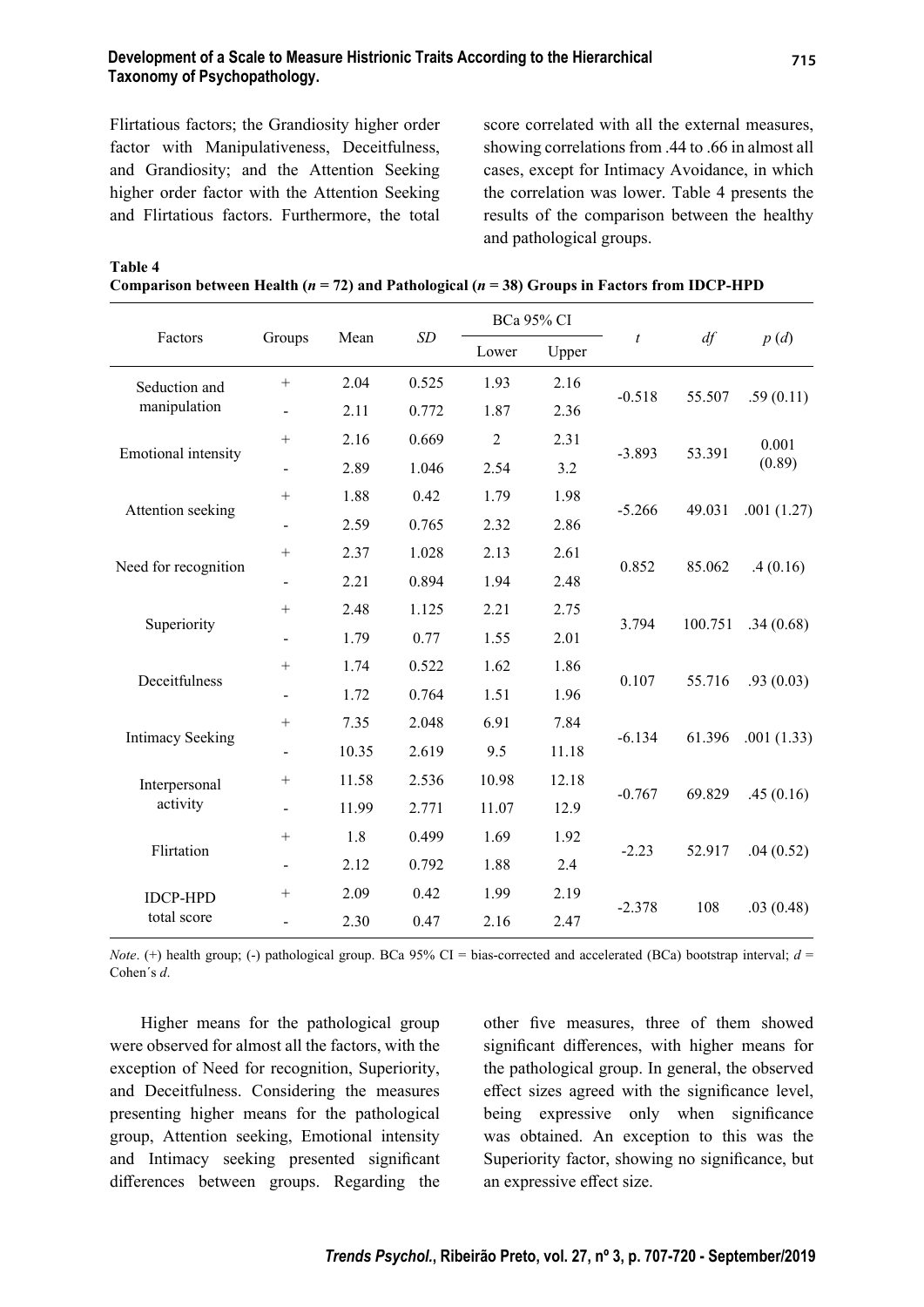# **Discussion**

A version of the IDCP-2 (i.e., IDCP-HPD) focused on the assessment of the HPD traits according to the HITOP was developed. The psychometric properties of the IDCP-HPD were investigated in a community sample. Updating the test based on the HiTOP (Forbes et al., 2017; Kotov et al., 2017) helps to assure that the relevant traits are contemplated from a dimensional perspective. The development of tools to measure specific PDs is a practice already in motion (e.g., Tomiatti et al., 2012), facilitating the coverage of as many traits as possible for the pathological pattern, which supports a rigorous and effective assessment. In this study, the results suggest psychometric adequacy for the IDCP-HPD, corroborating the previous literature on HPD (APA, 2013; Forbes et al., 2017; Hopwood et al. 2018; Hopwood, Thomas, Markon, Wright, & Krueger, 2012; Kotov, Krueger, & Watson, 2018; Kotov et al., 2017; Krueger et al., 2012; Tomiatti et al., 2012), in which HPD is conceived from a dimensional perspective, with the diagnostic criteria described in the DSM-5 also taken into consideration.

Regarding the first stage of the study, the verification of the traits relevant for the HPD in the HiTOP suggested that some traits were not being covered in the IDCP-2. New items were created and grouped into factors, seeking to expand the coverage of the new version of the test. According to the antagonistic externalizing and detachment (inverse) spectra, three new factors were included, Flirtation, Intimacy seeking, and Interpersonal activity. Flirtation is related to the exaggerated need to flirt and feel sexually attractive to everyone; Intimacy seeking covers the tendency to give too much consideration to having intimacy with others and exhibiting explicit intimacy seeking behaviors; while Interpersonal activity includes the need to reveal the inner feelings and thoughts to others. These traits and the other traits covered by the factors of the IDCP-2 (i.e., Superiority, Deceitfulness, Attention Seeking, Need for

Recognition, Seduction and Manipulation, and Emotional Intensity) are considered relevant by the literature on HPD (Forbes et al., 2017; Hopwood et al., 2012; Kotov et al., 2018; Krueger et al., 2012; Tomiatti et al., 2012).

An internal structure for the nine traits of the IDCP-HPD was not hypothesized in advance. However, the expectation was to find trait groupings that reflect the HPD core *modus operandi*. The higher order structure composed of four factors was the one with the best statistical parameters and interpretability ratio. The four factors are related to the core symptoms of HPD (APA, 2013; Forbes et al., 2017; Hopwood et al., 2012; Krueger et al., 2012; Tomiatti et al., 2012). In general, the factors expressed the tendency to show superiority toward others and the need to be recognized by others (Superiority and Grandiosity); the need to manipulate and deceive others, the need to seduce people in order to be the center of the attentions (Interpersonal manipulation); and the exaggerated need to be the focus of attention as much as possible, expressing and verbalizing the inner feelings, and inappropriate attempts to establish intimate relationships. The first two factors are also related to the symptoms of the narcissistic personality disorder (NPD), which is understandable, as the NPD shares symptoms with the HPD (Hopwood et al., 2012; Samuel et al., 2012).

Reliability indicators were observed, specifically regarding internal consistency (i.e., Cronbach´s alpha). Results for the nine factors that compose the IDCP-HPD indicate clinical adequacy considering the reliability (American Psychological Association, American Educational Research Association, & National Council on Measurement in Education, 2014; Urbina, 2004). Similarly, the higher order factors and total score showed good reliability indices (Nunnally, 1978), although below .80, which must be considered by the professional using the IDCP-HPD.

Correlations between the IDCP-HPD factors and the external measures, in general, were in line with what was expected, as presented in Table 1,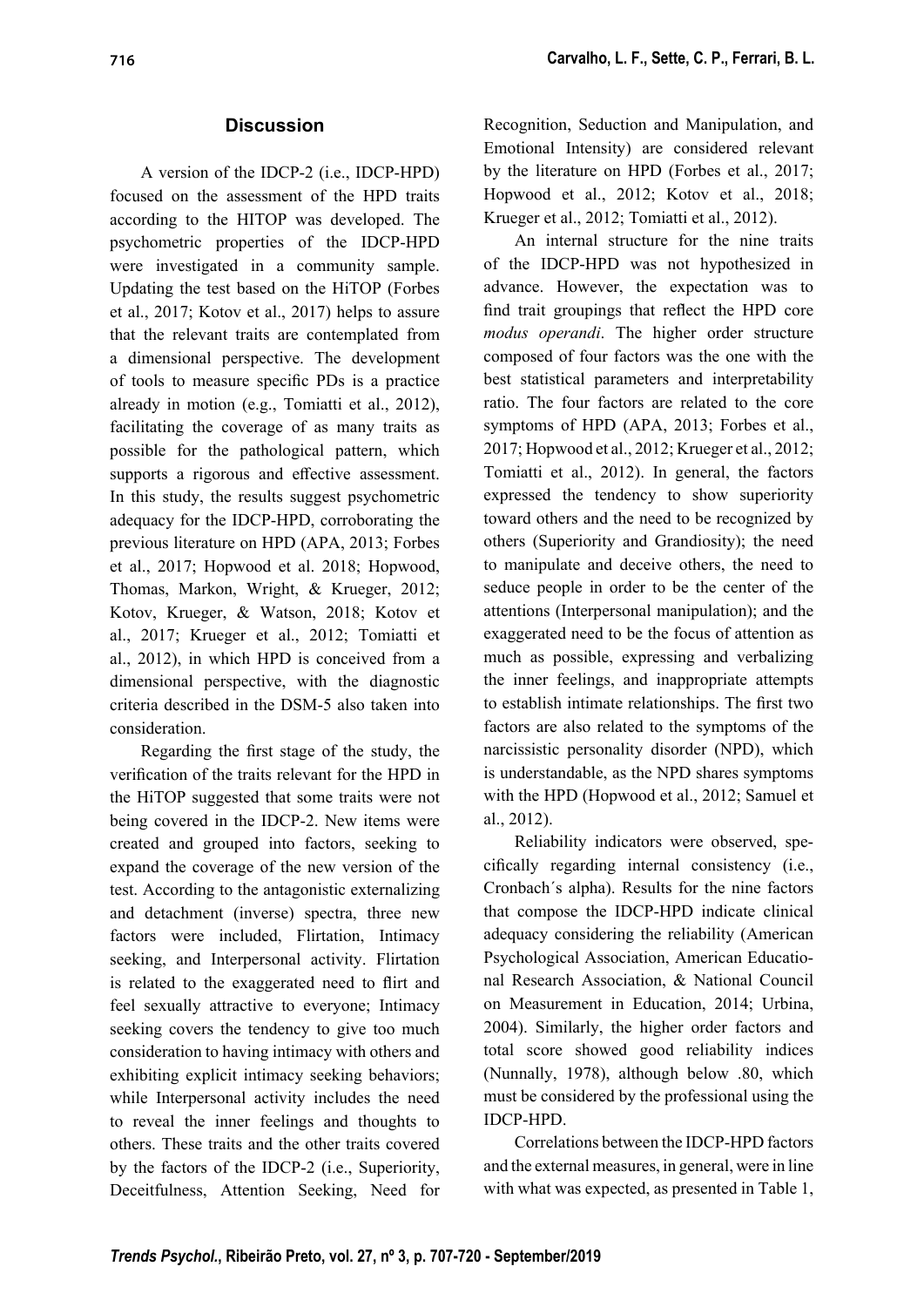indicating validity evidence based on external variables. However, in some cases, higher correlations were observed with unexpected measures. The Need for recognition and Superiority factors showed higher correlations with the Manipulativeness factor (PID-5). It can be hypothesized that the beliefs of being able to manipulate others and affirming the use of this strategy as a means to achieve the aims (i.e., Manipulativeness – PID-5) is more common in people that see themselves as better than others (i.e., Superiority – IDCP-HPD) and that want to be recognized by others (i.e., Need for recognition – IDCP-HPD). Indeed, manipulation behaviors can be used as a means to sustain the beliefs about oneself and to maintain recognition from others. These relationships must be investigated in future studies. Furthermore, correlations with the Interpersonal activity and Intimacy seeking factors were not observed with the respective external measures. Possibly the correlations near to zero could be interpreted as an indication that people scoring high in these factors do not show a clear response pattern in the associated external measure (i.e., Intimacy Avoidance – PID-5). However, it should be noted that the correlations of these two IDCP-HPD factors were positive and significant with the other measures that are similar to the HPD traits. The lack of relationship between the IDCP-HPD factors (Interpersonal activity and Intimacy seeking) and the specific factor of the PID-5 can be viewed as a tendency exhibited by people scoring high in the IDCP-HPD factors (i.e., a tendency to not typically express behaviors of the Intimacy Avoidance factor). These alternative hypotheses should be tested in future studies.

The group comparison helped to investigate the potential practical application of the IDCP-HPD and its factors. In general, a tendency toward higher means for the pathological group in comparison to the healthy group was observed. The exceptions to this were not significant (i.e., the three factors where the healthy group showed higher means did not differentiate the groups). Considering the significant differences, the so called pathological group always presented higher means. The most expressive differences were observed for Attention seeking and Intimacy seeking, which are considered two core symptoms of the HPD (APA, 2013; Kotov et al., 2017; Krueger et al., 2012).

The findings of this study should be interpreted as initial evidence for the IDCP-HPD. In general, the evidence corroborated the practicality of the test. Other studies must be carried out using clinical samples and, specifically, people diagnosed with HPD. Another limitation was that the community sample was not assessed in order to assure that the people included in the healthy group did not have HPD or another PD diagnosis. Studies with diagnostically accurate designs should be conducted, aiming to establish a cutoff point for the IDCP-HP.

#### **References**

- Abela, R. K., Carvalho, L. D. F., Cho, S. J. M., & Yazigi, L. (2015). Validity Evidences for the Dimensional Clinical Personality Inventory in Outpatient Psychiatric Sample. *Paidéia* (Ribeirão Preto), *25*(61), 221-228. doi:10.1590/1982- 43272561201510
- Al-Dajani, N., Gralnick, T. M., & Bagby, R. M. (2016). A psychometric review of the Personality Inventory for DSM-5 (PID-5): Current status and future directions. *Journal of Personality Assessment, 98*(1), 62-81. doi: 10.1080/00223891.2015.1107572
- American Psychiatry Association. (2003). *Diagnostic and Statistical Manual of Mental Disorders* (4th Rev. Ed.). Washington, DC: Author.
- American Psychiatry Association. (2013). *Diagnostic and Statistical Manual of Mental Disorders* 5. Washington, DC: Author.
- American Psychological Association, American Educational Research Association, & National Council on Measurement in Education. (2014). *Standards for psychological and educational testing*. New York: American Educational Research Association.
- Butcher, J. N., Graham, J. R., Ben-Porath, Y. S., Tellegen, A., Dahlstrom, W. G., & Kraemmer,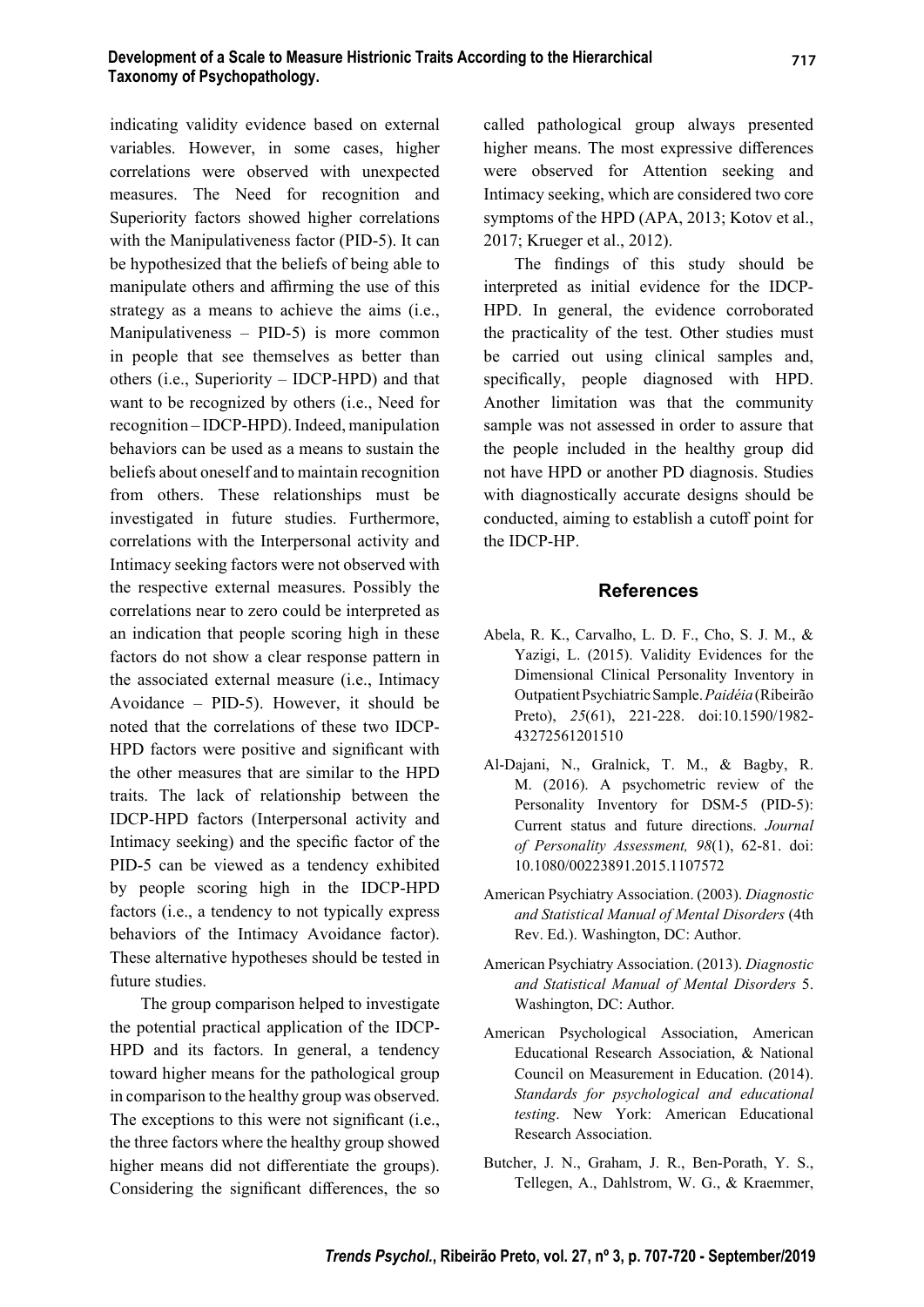B. (1989). *The Minnesota Multiphasic Personality Inventory-2 (MMPI-2): Manual for administration and scoring.* Minneapolis, MN: University of Minnesota Press.

- Carvalho, L. F. (2018). Review study of the Impulsivity Dimension of the Dimensional Clinical Personality Inventory. *Universitas Psychologica*, 17(1), 1-11. doi: 10.11144/ Javeriana.upsy17-1.rsid
- Carvalho, L. F., & Primi, R. (2015). Development and internal structure investigation of the Dimensional Clinical Personality Inventory. *Psicologia: Refl exão e Crítica*, *28*(2), 322-330. doi: 10.1590/1678-7153.201528212
- Carvalho, L. F., & Primi, R. (2016). Prototype matching of personality disorders with the Dimensional Clinical Personality Inventory. *Psicologia: Teoria e Pesquisa*, *32*(2). doi: 10.1590/0102-3772e322214
- Carvalho, L. F., & Primi, R. (in press). *Manual técnico do Inventário Dimensional Clínico da Personalidade-2 (IDCP-2)* [Technical Manual of the Dimensional Clinical Inventory of Personality-2 (IDCP-2)]. São Paulo, SP: Pearson.
- Carvalho, L. F., & Sette, C. P. (2017). Revision of the criticism avoidance dimension of the Dimensional Clinical Personality Inventory. *Estudos de Psicologia* (Campinas), *34*(2), 219- 231. doi: 10.1590/1982-02752017000200004
- Carvalho, L. F., Sette, C. P., Capitão, C. G., & Primi, R. (2014). Propriedades psicométricas da versão revisada da dimensão Necessidade de Atenção do Inventário Dimensional Clínico da Personalidade [Psychometric Properties of the Revised Attention Seeking Dimension of the Inventário Dimensional Clínico da Personalidad]. *Temas em Psicologia, 22*(1), 147-160. doi: 10.9788/TP2014.1-12
- Carvalho, L. F., Sette, C., & Ferrari, B. L. (2016). Revision of the grandiosity dimension of the Dimensional Clinical Personality Inventory and verification of its psychometric properties. *Trends in Psychiatry and Psychotherapy, 1*, 1-9. doi: 10.1590/2237-6089-2015-0040
- Clark, L. A. (1990). Toward a consensual set of symptom clusters for assessment of personality disorder. In J. N. Butcher & C. D. Spielberger

(Eds.), *Advances in personality assessment* (pp. 243-266). Mahwah, NJ: Lawrence Erlbaum.

- Forbes, M. K., Kotov, R., Ruggero, C. J., Watson, D., Zimmerman, M., & Krueger, R. F. (2017). Delineating the joint hierarchical structure of clinical and personality disorders in an outpatient psychiatric sample, *Comprehensive Psychiatry*, *79*, 19-30. doi: 10.1016/j. comppsych.2017.04.006
- Furnham, A. (2014). A bright side, facet analysis of histrionic personality disorder: The relationship between the HDS colourful factor and the NEO-PI-R facets in a large adult sample. *The Journal of Social Psychology*, *154*, 527-536. doi: 10.1080/00224545.2014.953026
- Gore, W. L., Tomiatti, M., & Widiger, T. A. (2011). The home for histrionism. *Personality and Mental Health, 5*, 57-72. doi: 10.1002/pmh.151
- Hooper, D., Coughlan, J., & Mullen, M. R. (2008). Structural equation modelling: Guidelines for determining model fit. *The Electronic Journal of Business Research Methods*, *6*(1), 53-60. Retrieved from https://arrow.dit.ie/cgi/viewcontent.cgi?referer=&httpsredir=1&article=1001& context=buschmanart
- Hopwood, C. J., Kotov, R., Krueger, R. F., Watson, D., Widiger, T. A., Althoff, R. R., ... Bornovalova, M. A. (2018). The time has come for dimensional personality disorder diagnosis. *Personality and Mental Health*, *12*(1), 82. doi: 10.1002/ pmh.1408
- Hopwood, C. J., Thomas, K. M., Markon, K. E., Wright, A. G. C., & Krueger, R. F. (2012). DSM-5 Personality Traits and DSM-IV Personality Disorders. *Journal of Abnormal Psychology*, *121*(2), 424-432. doi:10.1037/a0026656
- Kotov, R., Krueger, R. F., & Watson, D. (2018). A paradigm shift in psychiatric classification: The Hierarchical Taxonomy of Psychopathology (HiTOP). *World Psychiatry, 17*(1), 24-25. doi: 10.1002/wps.20478
- Kotov, R., Krueger, R. F., Watson, D., Achenbach, T. M., Althoff, R. R., Bagby, R. M., ... Eaton, N. R. (2017). The Hierarchical Taxonomy of Psychopathology (HiTOP): A dimensional alternative to traditional nosologies. *Journal of Abnormal Psychology, 126*(4), 454. doi: 10.1037/abn0000258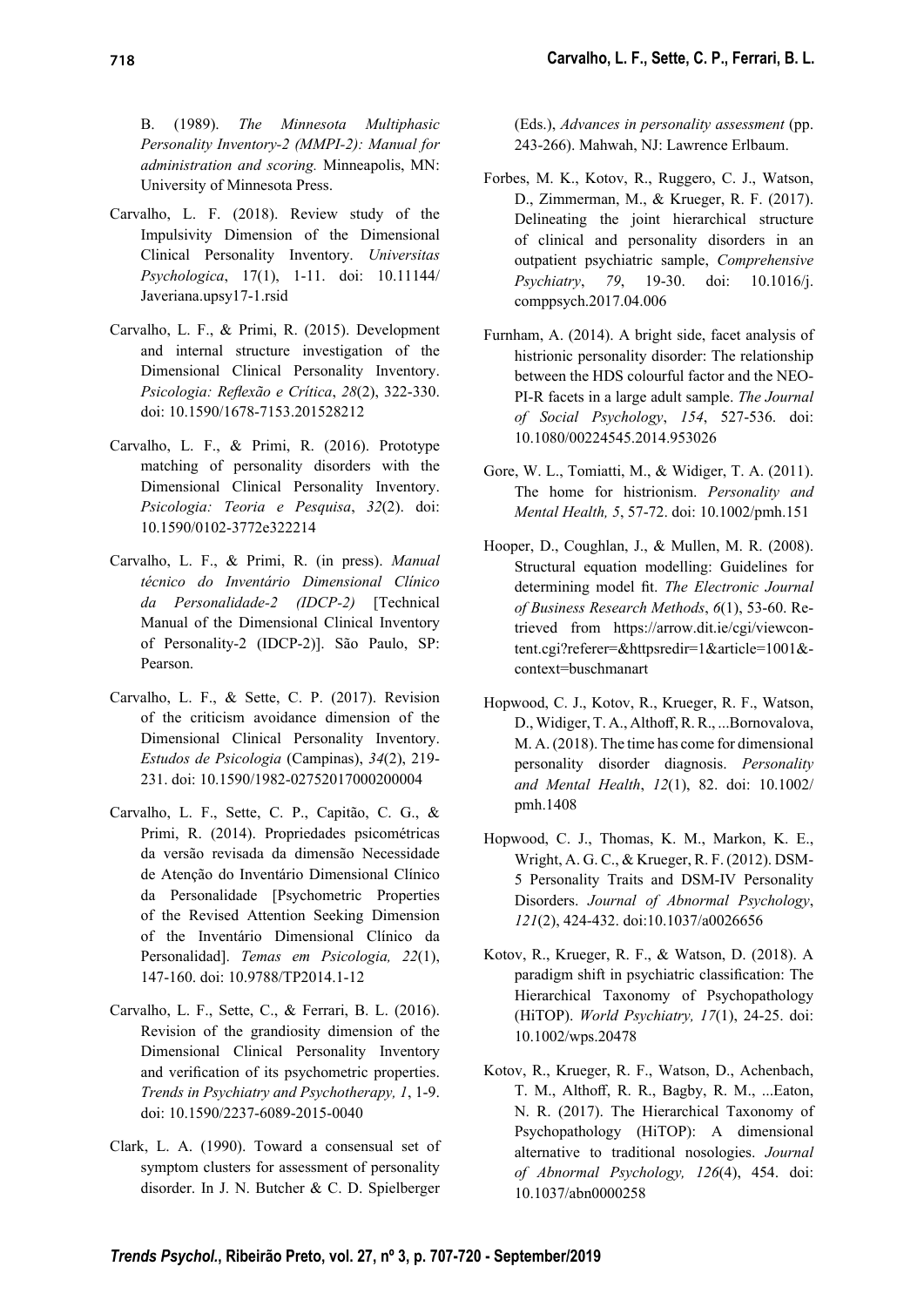- Krueger, R. F., Derringer, J., Markon, K. E., Watson, D., & Skodol, A. E. (2012). Initial construction of a maladaptive personality trait model and inventory for DSM-5. *Psychological Medicine, 8*, 1-12. doi: 10.1017/S0033291711002674
- Krueger, R. F., & Markon, K. E. (2014). The role of the DSM-5 personality trait model in moving toward a quantitative and empirically based approach to classifying personality and psychopathology. *Annual Review of Clinical Psychology*, *10*, 477-501. doi: 10.1146/annurevclinpsy-032813-153732
- Li, C. G. (2016). Confirmatory factor analysis with ordinal data: Comparing robust maximum likelihood and diagonally weighted least squares. *Behavior Research Methods, 48*(3), 936-949. doi: 10.3758/s13428-015-0619-7
- Marsh, H. W., Morin, A. J. S., Parker, P. D., & Kaur, G. (2014). Exploratory Structural Equation Modeling: An integration of the best features of exploratory and confirmatory factor analysis. *Annual Review of Clinical Psychology*, *10*, 85-110. doi: 10.1146/annurevclinpsy-032813-153700
- Millon, T. (2011). *Disorders of personality: Introducing a DSM/ICD spectrum from normal to abnormal* (3rd Ed.). Hoboken, NJ: Wiley.
- Millon, T. (2016). What is a personality disorder? *Journal of Personality Disorders*, *30*(3), 289- 306.
- Morey, L. C. (2015). Personality Assessment Inventory (PAI). *The Encyclopedia of Clinical Psychology*, *1*(10). doi: 10.1002/ 9781118625392.wbecp284
- Novais, F., Araújo, A., & Godinho, P. (2015). Historical roots of histrionic personality disorder. *Frontiers of Psychology, 25*. doi: 10.3389/fpsyg.2015.01463
- Nunnally, J. C. (1978). *Psychometric Theory*. NewYork: Mcgraw-Hill.
- Pianowski, G., Carvalho, L. F., & Miguel, F. K. (2019). Investigating the Spectra constellations of the Hierarchical Taxonomy of Psychopathology (HiTOP) model for personality disorders based on empirical data from a community sample. *Brazilian Journal of Psychiatry*, *41*(2), 148-152. doi: 10.1590/1516-4446-2018-0015
- Primi, R., Carvalho, L. F., Bandeira, D. R., Yazigi, L., Oliveira, S. E. S., & Rossi, A. A. (2013). *Versão brasileira do Personality Inventory for DSM-5 (PID-5)*. Unpublished technical material.
- Revelle, W. (2018). *Package'psych'*. Retrieved from https://cran.r-project.org/web/packages/psych/ psych.pdf
- Samuel, D. B., Lynam, D. R., Widiger, T. A., & Ball, S. A. (2012). An expert consensus approach to relating the proposed *DSM-5* types and traits. *Personality Disorders: Theory, Research, and Treatment*, *3*(1), 1-16. doi: 10.1037/a0023787
- Samuel, D. B., & Widiger, T. A. (2008). A metaanalytic review of the relationships between the Five-Factor Model and DSM-IV-TR Personality Disorders: A facet level analysis. *Clinical Psychology Review, 28*, 1326-1342. doi: 10.1016/j.cpr.2008.07.002
- Santana, G., Coelho, B. M., Wang, Y. P., Chiavegatto, D. P. C., Filho, Viana, M. C., & Andrade, L. H. S. G. (2018). The epidemiology of personality disorders in the Sao Paulo Megacity general population. *PLoS ONE, 13*(4), 1-20. doi: 10.1371/journal.pone.0195581
- Simms, L. J., Goldberg, L. R., Roberts, J. E., Watson, D., Welte, J., & Rottterman, J. H. (2011). Computerized Adaptive Assessment of Personality Disorder: Introducing the CAT–PD Project. *Journal of Personality Assessment, 93*(4), 380-389. doi: 10.1080/00223891.2011.577475
- Shedler, J., & Westen, D. (2004). Dimensions of personality pathology: An alternative to the five factor model. American Journal of *Psychiatry, 161*, 1743-1754. doi: 10.1176/appi. ajp.161.10.1743
- Tomiatti, M., Gore, W. L., Lynam, D. R., Miller, J. D., & Widiger, T. A. (2012). A five-factor measure of histrionic personality traits. In N. Gotsiridze Columbus (Ed.), *Psychological assessment* (pp. 113-138). Hauppage, NY: Nova Science.
- Trull, T. J. (2012). The Five-Factor Model of Personality Disorder and DSM-5. *Journal of Personality, 80*(6), 1698-1720. doi: 10.1111/j.1467-6494.2012.00771.x
- Urbina, S. (2004). *Essentials of Psychological Testing*. New Jersey, NJ: John Wiley & Sons, Hoboken.